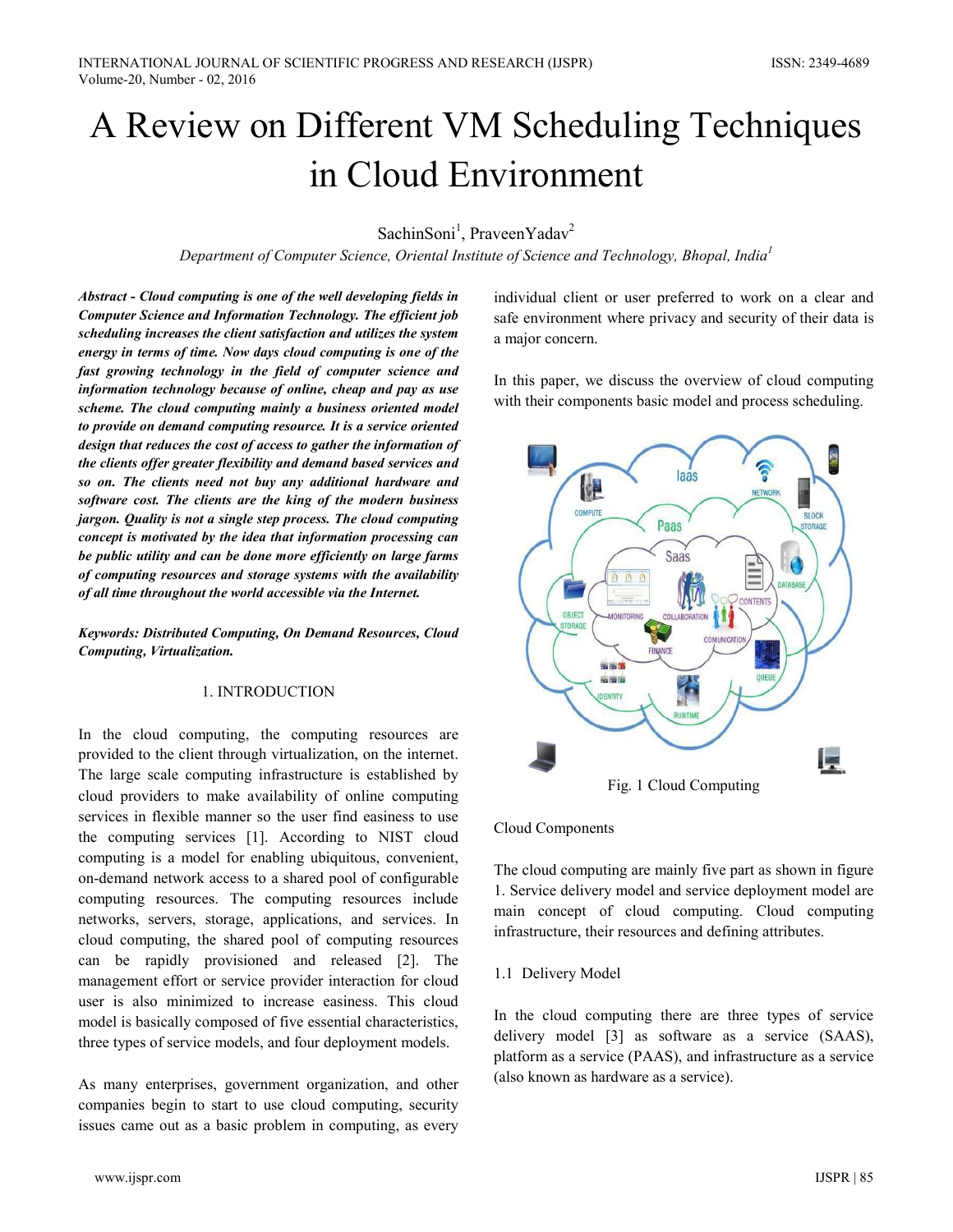#### $111$ Software as a service

It provides the client to use the application which is running on the cloud computing service provider infrastructure, client have to purchase only the license of the application required by him and service provider make available it to the client. Client can access those applications through network (browser, PDA). These applications are provided to the client on demand dynamically. High bandwidth is given to client so it starts rapidly and client does not need to worry about maintains and up gradations of its software. Gmail and Facebook is one of the most famous cloud applications.



Fig. 2 Cloud Computing

#### $1.1.2$ Platform as a service

PaaS layer lies between SaaS and IaaS. It eradicates the costs of buying, configuring, engineering the hardware and software needed for the customer application. PaaS development tools are loaded into the cloud and the customer can get those services from the PaaS vendor by availing services from the PaaS provider. The difference between SaaS and PaaS is that SaaS only hosts completed cloud applications whereas PaaS offers a development platform that hosts both completed and in progress cloud applications. PaaS in addition to supporting application hosting environment, to possess development infrastructure including programming environment, tools, configuration management, and so forth. An example of PaaS is Google AppEngine.

#### $1.1.3$ Hardware as a service

Infrastructure as a service delivers basic storage and compute capabilities as standardized services over the network. IaaS is the base layer of cloud stack, it is also sometimes referred to as Hardware as a Service (HaaS) Infrastructure as a Service (IaaS) provides the capability to have control over complete cloud infrastructure with CPU processing, storage, networks, and other computing resources. The cloud user is able to deploy and run their software, which can include operating systems and other software applications as website.

### 1.2 Deployment Model

There are four types of cloud deployment model [4] in the cloud computing known as public, private, community and hybrid cloud.

#### $1.2.1$ Private cloud

Private cloud computing systems emulate public cloud service offerings within an organization's boundaries to services accessible make for one designated organization. All the resources and services are dedicated to a limited number of peoples. The server and data center is also setup within organization. Sometimes infrastructure is setup by third party but it is in full control of organization. The private clouds are good to privacy and security.

#### $1.2.2$ Public cloud

The deployment of a public cloud computing system is characterized on the one hand by the public availability of the cloud service offering and on the other hand by the public network that is used to communicate with the cloud service. The user need only internet connection and web browser to access with pay per use scheme. All the services with infrastructure of cloud provider are available on the internet. User need to subscribe the application and make enable to use it.

#### $1.1.1$ Community cloud

Community cloud includes number of organization to share their services to increase resource utilization of cloud infrastructure. The cloud infrastructure is not limited to only one organization.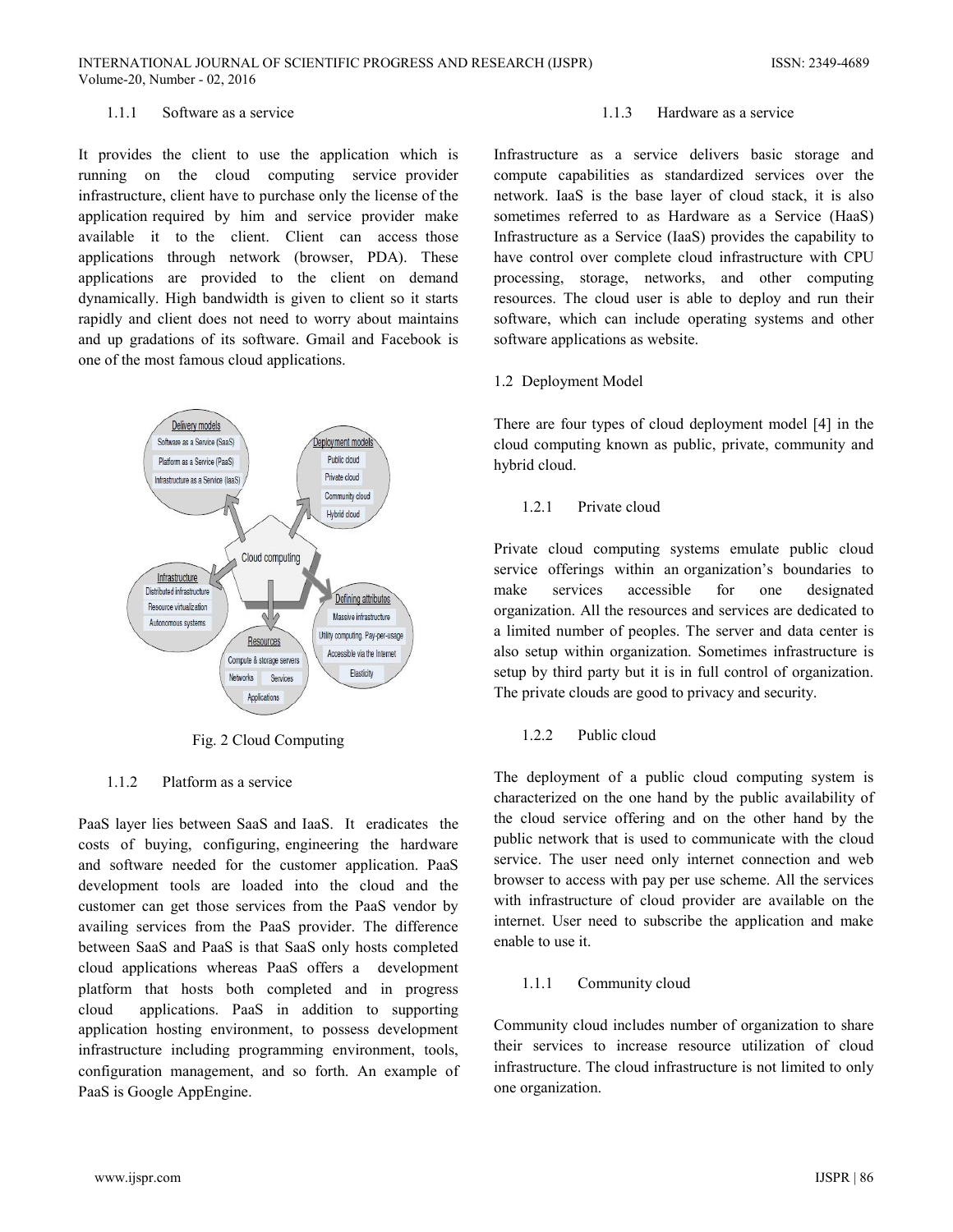#### $1.1.2$ Hybrid cloud

A hybrid cloud service deployment model implements the required processes by combining the cloud services of different cloud computing systems, e.g. private and public cloud services. It offers the benefits of both the public and private cloud. The hybrid cloud is the good solution for purely business oriented concept because many modern businesses have a wide range of concerns to support users demand.



Fig. 3 Cloud Computing Models

### 1.2 Cloud Infrastructure

The infrastructure of cloud computing is mainly based on distributed server located throughout the world [5]. System resource virtualization plays one of the important roles in the cloud industry. The autonomous system also increases the adaptability of the systems. Virtualization is very useful concept. It allows abstraction and isolation of functionalities of hardware resources. Virtualization also enables portability of computing application and sharing of the physical computing resources. It has been applied to all aspects of computing memory, CPU processing power, storage media, software, networks, as well as services that IT industry offers.

### 1.3 Cloud Resources

The cloud resources are mainly three types namely storage and computing server, communication network and services applications [5]. In the cloud computing, datacenter is the collection of distributed servers and each server has computing resource to allocate them their users. Datacenter is a large work station in the basement of a building or a house with large number of host computer. Each computer is connected to the other side of the world that is accessible via the Internet to everyone. The cloud users access the resources using virtualization techniques that allow the sharing of computing resources of a host server to many of the users. To implement virtualization there is hypervisor, which allow one machine to be divided into many of the instances generally known as virtual machines. But users don't feel that it is sharing of resources. The distributed servers are in different geographical locations.

### 1.4 Cloud Attribute

The cloud computing have various types of characteristics and attributes [2]. The first most famous attributes is pay per use concept. The basic characteristics are given below.

On-demand self-service: in the cloud computing there no human interaction. Ever thing is online.

Broad network access: The cloud users have many of the option to access the services. There is many of the service providers who offer the services with effective service cost model

Resource pooling: The cloud computing resources are pooled to serve large number of cloud user with virtual resources. Resources include storage media, processing capacity, primary memory, and network bandwidth etc are available to their client.

Rapid elasticity: As the cloud is a distributed collection of server and datacenter so capabilities are increasable with minimum effort. When consumer demand increases then cloud provide can increase the resource capacity by adding a new datacenter or server at any time.

Measured service: Cloud systems control and optimize all the installation and configuration related issues with automatically. Resource utilization, process scheduling and other infrastructure management work can be monitored, controlled, and reported only automated system and providing transparency for provider and consumer.

# 2. CLOUD SYSTEM

In order to provide services, large-scale data centers are established. These data center contain thousands of running computational nodes providing virtualization by placing many virtual machines (VMs) on each node. There are mainly two types of actors on cloud: end-user and brokers. The end-user requests for the application on cloud and brokers process these request. In the many systems, it is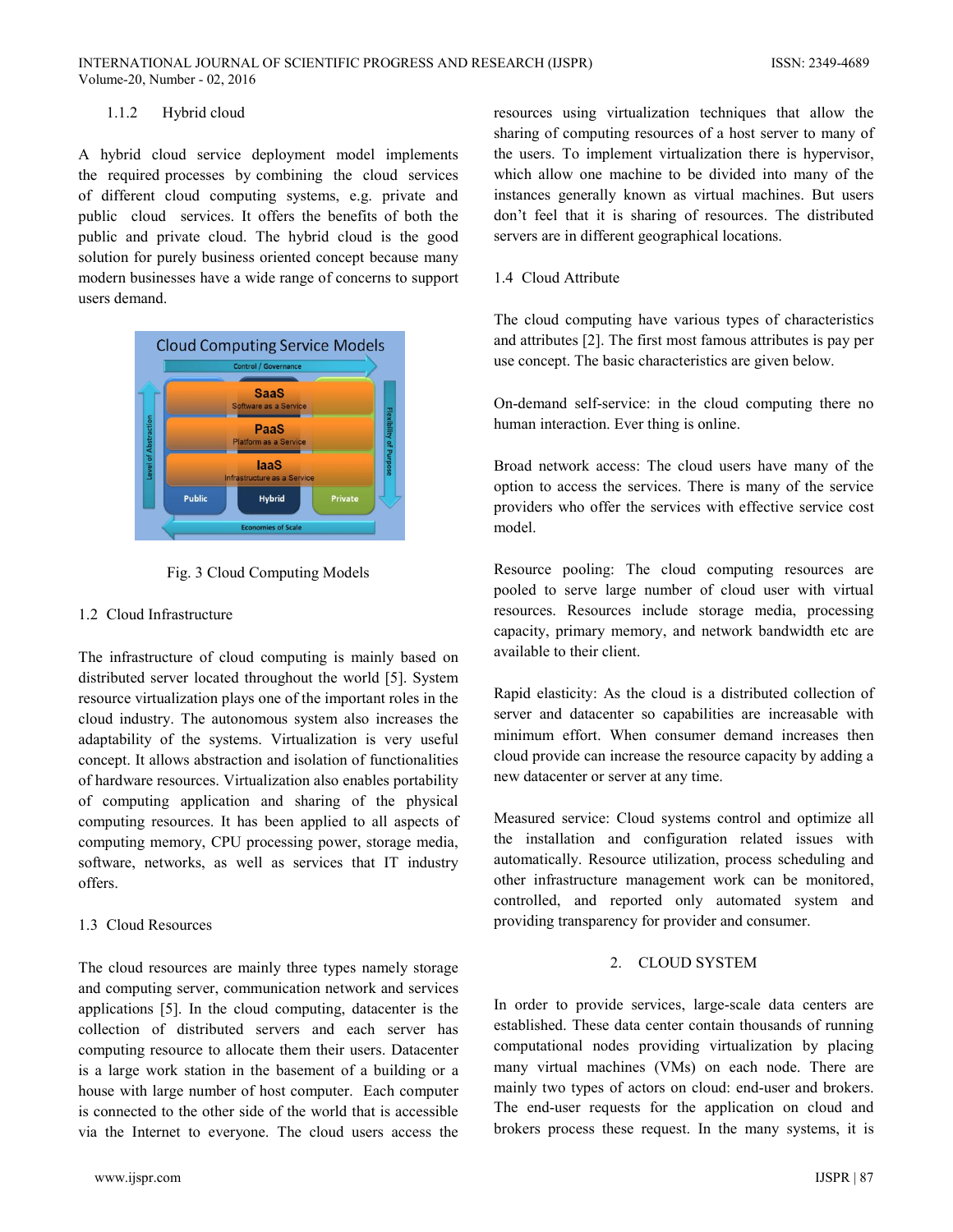### INTERNATIONAL JOURNAL OF SCIENTIFIC PROGRESS AND RESEARCH (IJSPR) Volume-20, Number - 02, 2016

considered two major roles for brokers: SLA (Service Level) Agreement) Negotiation and VM-Monitor. The SLA Manager takes care that no (SLA) is violated and VM-Monitor monitor the current stated of virtual machines periodically at specific amount of time. Figure 4, shows the actual system view cloud computing environment.



Fig 4: Job Allocation Policy in Cloud Server

All these request are taken by a global resource manager which decides what type of application is been requested and accordingly the VM machine is generated at physical nodes.

# 3. PROCESS SCHEDULING

The Cloud computing refers an online delivery of computing and storage services to an end-recipients. Cloud system is a collection of distributed data center located throughout the world and these data centers are connected using communication network like as internet. The computing resources are provided to their client using virtualization. Virtualization plays a key role in cloud computing by sharing of single host machine to number of Client's application.

Virtualization technology allows all physical resources to be virtualized and be transparent to client. Client doesn't need to have any information about the hardware type, physical location, level information of computing resources. Client just make a demand for the computing resources and according to the client requirement, the cloud system creates virtual machines inside any one of the host machine of a data center and using that virtual machine clients perform or execute their task or process. These process or task execute and perform their computation on different host machine using separate virtual machine.



Fig 5: Job Allocation Policy in Cloud Server

But runtime execution and dynamic nature of cloud environment need process scheduling techniques. Process scheduling is one of the important parts of cloud system, in which appropriate resources are assigned to users' task. There are several studies related to the problem of management cloud resources of host machine in various levels like as virtual machine level, host machine level and data center level. Efficiency of process scheduling algorithm directly affects the performance of the whole cloud system performance. As shown in Fig. 5, when server receive the user request for computing resource on demand then it is stored in job pool. In the job pool, many types of the scheduling algorithms may be applied. Using these scheduling techniques, resources of host machine are assigned to user jobs using cloud broker.

### 4. PROCESS SCHEDULING TECHNIQUIES

It is necessary to do scheduling of cloud tasks in cloud environment to complete the client job. It should be decided which process need to allocated to which host system. If the computing resources are sufficient in current host system to complete the execution of process within deadline then no need to move or share the resources of other host. In this paper we have focused on various task scheduling techniques used in hybrid cloud environment with the aim of cost minimization and optimization for cloud resources. Some of the basic techniques are next part of the paper.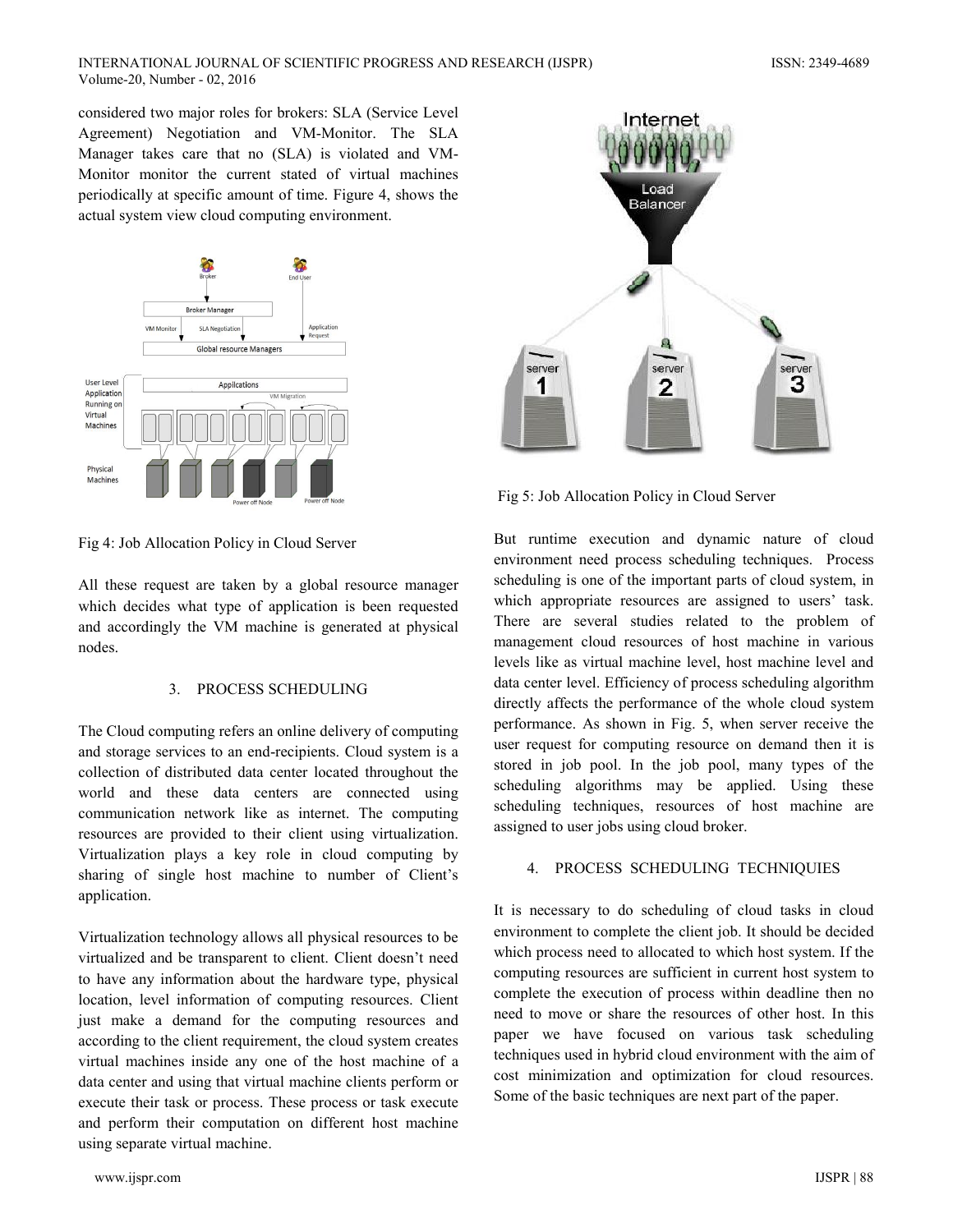4.1 A Task Scheduling Algorithm Based on Load Balancing in Cloud Computing -

Cloud Computing Architecture includes three layers, application layer, platform layer and infrastructure layer. The application layer is oriented to users; it implements the interaction mechanism between user and service provider with the support of platform layer. Users can submit tasks and receive the results through the application layer in the task scheduling process. The infrastructure layer is a set of virtual hardware resources and related management function. Furthermore, the platform layer is a set of software resources with versatility and reusability, which can provide an environment for cloud application to develop, run, manage and monitor.



Fig 6: Job Allocation Policy in Cloud Server

So according to the above architecture, they are using two levels scheduling model. The first level scheduling is from the users' application to the virtual machine, and the second is from the virtual machine to host resources. In this two levels scheduling model, the first scheduler create the task description of a virtual machine, including the task of computing resources, network resources, storage resources, and other configuration information, according to resource demand of tasks. Then the second scheduler find appropriate resources for the virtual machine in the host resources under certain rules, based on each task description of virtual machine Algorithm is divided into two levels scheduling, one is the mapping from task to a virtual machine, another is mapping from the virtual machine to host resources. Only task response time and the demand for resources are considered in this paper. At the same time, because tasks are dynamic, they may arrive randomly. If the tasks arrive at same time, they will be sorted ascending according to the resource applied by users. And if they arrive at different

time, they will be sorted according to the time sequence arrived

In the above algorithm, the virtual machine is scheduled to the host with lightest load each time. The advantage is to avoid overloading for the host hold more resources. Recent studies [2] show that on average an idle server consumes approximately 70% of the power consumed when it is fully utilized. And it only task response time and the demand for resources are considered in this paper.

4.2 A Load Balancing Model Based on Cloud Partitioning for the Public Cloud

There are several cloud computing categories, with this work focused on a public cloud. A large public cloud will include many nodes and the nodes in different geographical locations. Cloud partitioning is used to manage this large cloud. A cloud partition is a subarea of the public cloud with divisions based on the geographic locations. In this paper they are using global and local resource manager. Global resource manager (Main controller) installed in the main server and local resource manager (Partition controller) installed into the local host. When a job arrives at the system, Global resource manager decide which cloud partition should receive the job. The partition load balancer (local resource manager) then decides how to assign the jobs to the nodes.



Fig 4: Job assignment strategy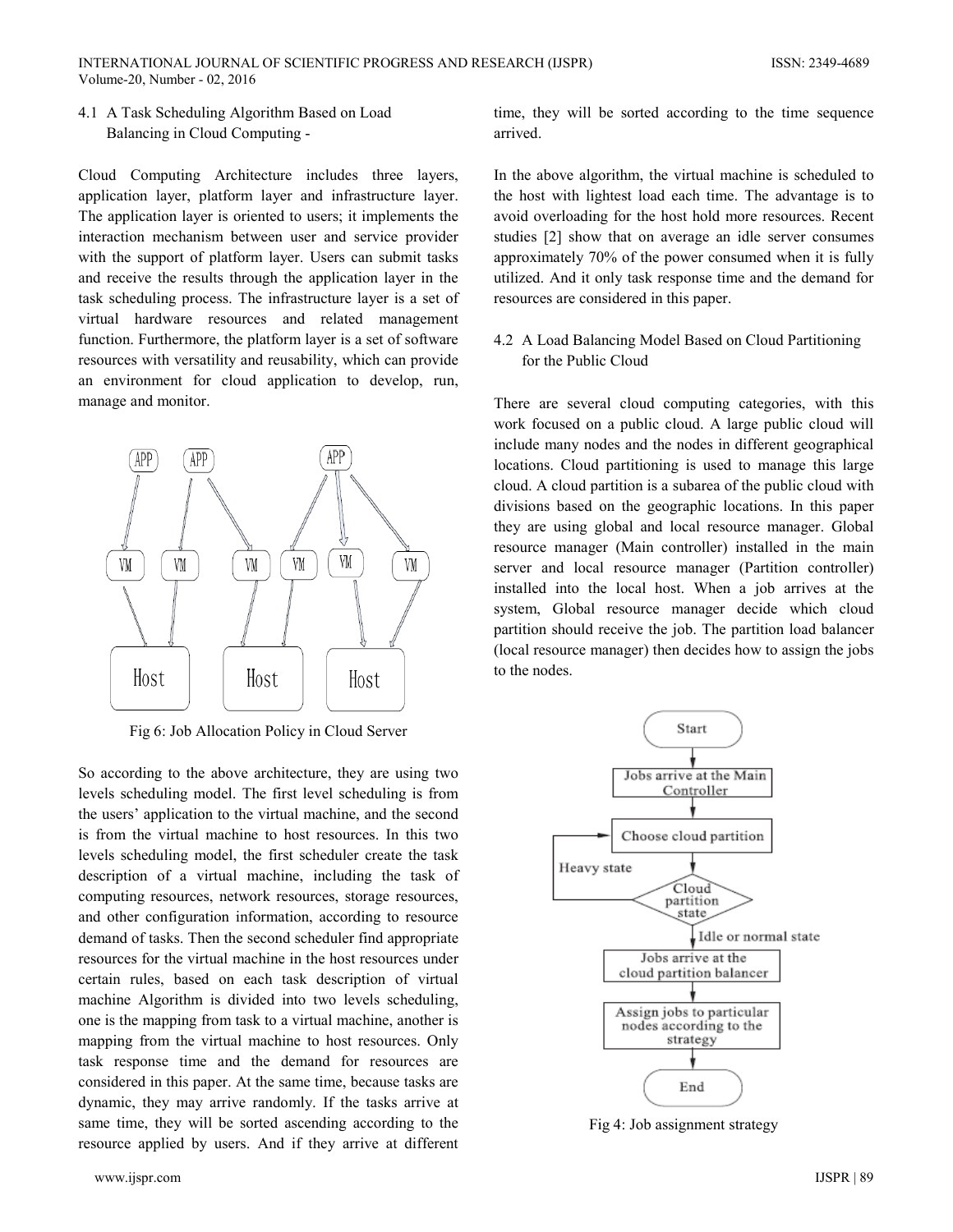When the load status of a cloud partition is normal, this partitioning can be accomplished locally. If the cloud partition load status is not normal, this job should be transferred to another partition. The load balance solution is done by the main controller and the balancers. The main controller first assigns jobs to the suitable cloud partition and then communicates with the balancers in each partition to refresh this status information.

When a job arrives at the public cloud, the first step is to choose the right partition. The cloud partition status can be divided into three types:

- (1) Idle: When the percentage of idle nodes exceeds  $\alpha$ change to idle status.
- (2) Normal: When the percentage of the normal nodes exceeds  $\beta$  change to normal load status.
- (3) Overload: When the percentage of the overloaded nodes exceeds  $\gamma$ , change to overloaded status.

The parameters  $\alpha$ ,  $\beta$  and  $\gamma$  are set by the cloud partition balancers.

The main controller has to communicate with the balancers frequently to refresh the status information. The main controller then dispatches the jobs using the following strategy: When job i arrives at the system, the main controller queries the cloud partition where job is located. If this location's status is idle or normal, the job is handled locally. If not, another cloud partition is found that is not

overloaded. The node load degree is related to various static parameters and dynamic parameters. The static parameters include the number of CPU's, the CPU processing speeds, the memory size, etc. Dynamic parameters are the memory utilization ratio, the CPU utilization ratio, the network bandwidth, etc. In the above algorithm, the virtual machine is scheduled to the cloud partition with lightest load each time. The advantage is to avoid overloading for the host hold more resources. Recent studies show that on average an idle server consumes approximately 70% of the power consumed when it is fully utilized.

4.3 Compare And Balance Algorithms

This algorithm uses the concept of compare and balance approach to reach equilibrium condition and manage resource management. In this algorithm, work load of each host server is calculated firstly and then sum of total load on the all host of the systems is calculated. After that any host with the probability of  $p[k]$  (where  $p[k]$  is the probability of a host having minimum virtual machine) is selected. If the load of selected host server is less then as compare to current node than the load of current host server is transferred to chosen host. The working approach is presented in algorithm 1. On the basis of probability (number of virtual machine running on the current host and number of virtual machine running in the whole cloud system) each host server randomly selects a host server until it find appropriate host system to transfer their extra load. This process execute continuously so it consume large number of processing power. The above model is only applicable for load balancing of cloud system.

Table 1 Scheduling Algorithms with their Optimization Criteria and Features

| ALGORITHMS OR TECHNIQUES                                                          | OPTIMIZATION CRITERIA       | <b>MULTI</b><br><b>CORE</b><br>AWARE | <b>SUPPORT</b><br><b>MULTIPLE</b><br><b>WORKFLOWS</b> |
|-----------------------------------------------------------------------------------|-----------------------------|--------------------------------------|-------------------------------------------------------|
| Graph based Task Scheduling Algorithm                                             | Minimize Cost               | No.                                  | N <sub>0</sub>                                        |
| Cost Effective Provisioning and Scheduling of deadline<br>constrained application | Minimize Cost with Deadline | N <sub>0</sub>                       | N <sub>0</sub>                                        |
| Cost Effective Scheduling Heuristics for deadline<br>constrained workload         | Minimize Cost with Deadline | No.                                  | N <sub>0</sub>                                        |
| Modified Bees Life Algorithm for Job Scheduling                                   | Minimize Make-span          | No.                                  | N <sub>0</sub>                                        |
| Time and Cost Optimization algorithm for multiple<br>workflow                     | Minimize Cost with Deadline | Yes                                  | Yes                                                   |